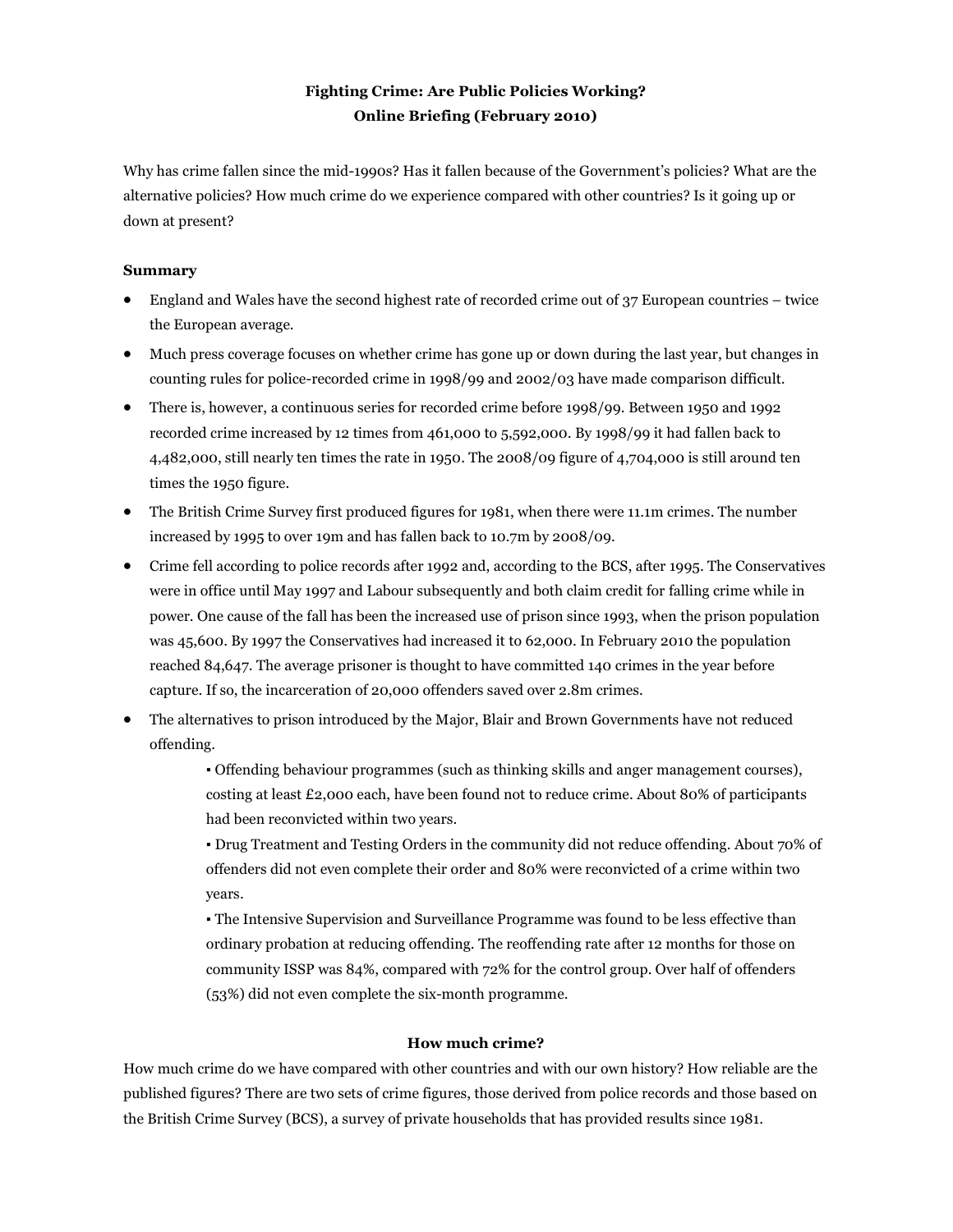The BCS drew attention to flaws in the police figures. It was discovered that many people did not report crimes to the police (often because they thought the police would do nothing, although sometimes because they thought the offence too trivial). Moreover, when members of the public did report crimes, the police did not always record them. The Home Office has produced estimates of the extent of under-reporting and under-recording since 1981. In 1981, 36% of BCS crimes were reported to the police. The proportion had increased to 49% in 1991 but fell back to 41% in 2008/09.<sup>1</sup> In 1981, the police recorded 62% of the crimes reported to them. The proportion fell back to 50% in 1995, increased to 80% in 2004 and then fell back to 76% in 2005.<sup>2</sup>

 However, the BCS has its own faults. First, it has the weaknesses of all surveys, not least a varying response rate. Second, it only covers victims of crimes in private households, thus missing out a large number of crimes recorded by the police.

#### **Is crime going up or down?**

Answering this question has been complicated by the changes in the method of collecting police figures in 1998/99 and 2002/03. In 1998/99, apart from moving from calendar years to financial years, forces also began to base crimes more on victim reports. Above all entirely new categories were included in police figures, notably common assault, which alone added 151,000 additional crimes. Overall the total amount of crime was 14% higher because of the change.3 In 2002/03 the NCRS was introduced in a further attempt to make police records more compatible with the BCS. The police were expected to record all crimes reported to them by the public and to record each crime victim. This could increase the total amount of crime because a single incident, for example, of vandalising three cars on a single occasion would have been recorded as one crime under the old rules, but was counted as three crimes under the new rules (because three car owners were victims). In 2002/03 the Home Office estimated that the introduction of the NCRS increased the total amount of crime by 10%.<sup>4</sup>

 Comparisons of trends before 1998/99 and after, therefore, require caution, especially when comparing violent crime. Similarly, comparisons of the figures before and after 2002/03 also require caution. The best we can say is that total recorded crime has been broadly stable since 1998/99, or increased slightly. Violent crime, however, cannot really be explained in the same way. There was an 82.5% increase in 1998/99 and the narrower category of 'violence against the person' increased by 120% as a result of the changes, which added common assault and assault on a constable to the list of notifiable offences.5 Since the changes 'violence against the person' recorded by the police has increased from 845,078 crimes in 2002/03 to 903,993 in 2008/09, having been as high as 1,059,588 in 2005/06.<sup>6</sup>

 To sum up: crime is down from its British Crime Survey peak in 1995, but it's only back to where it was in the early 1980s, by which time (according to police records) it was nearly six times the rate in the 1950s. To understand the context we need to compare ourselves with other European countries.

#### **Historical and international comparisons**

As Figure 1 shows, crime is historically high. Moreover, compared with other countries, crime in England and Wales is also high. Moreover, police records of crime throughout Europe reveal that England and Wales had the second highest crime rate out of the 37 countries in the 2006 *European Sourcebook of Crime*, compiled by an international team (including the Home Office) under the auspices of the Council of Europe. In 2003 at 11,241 crimes per 100,000 population, it was more than double the average of 4,736.<sup>7</sup> Also,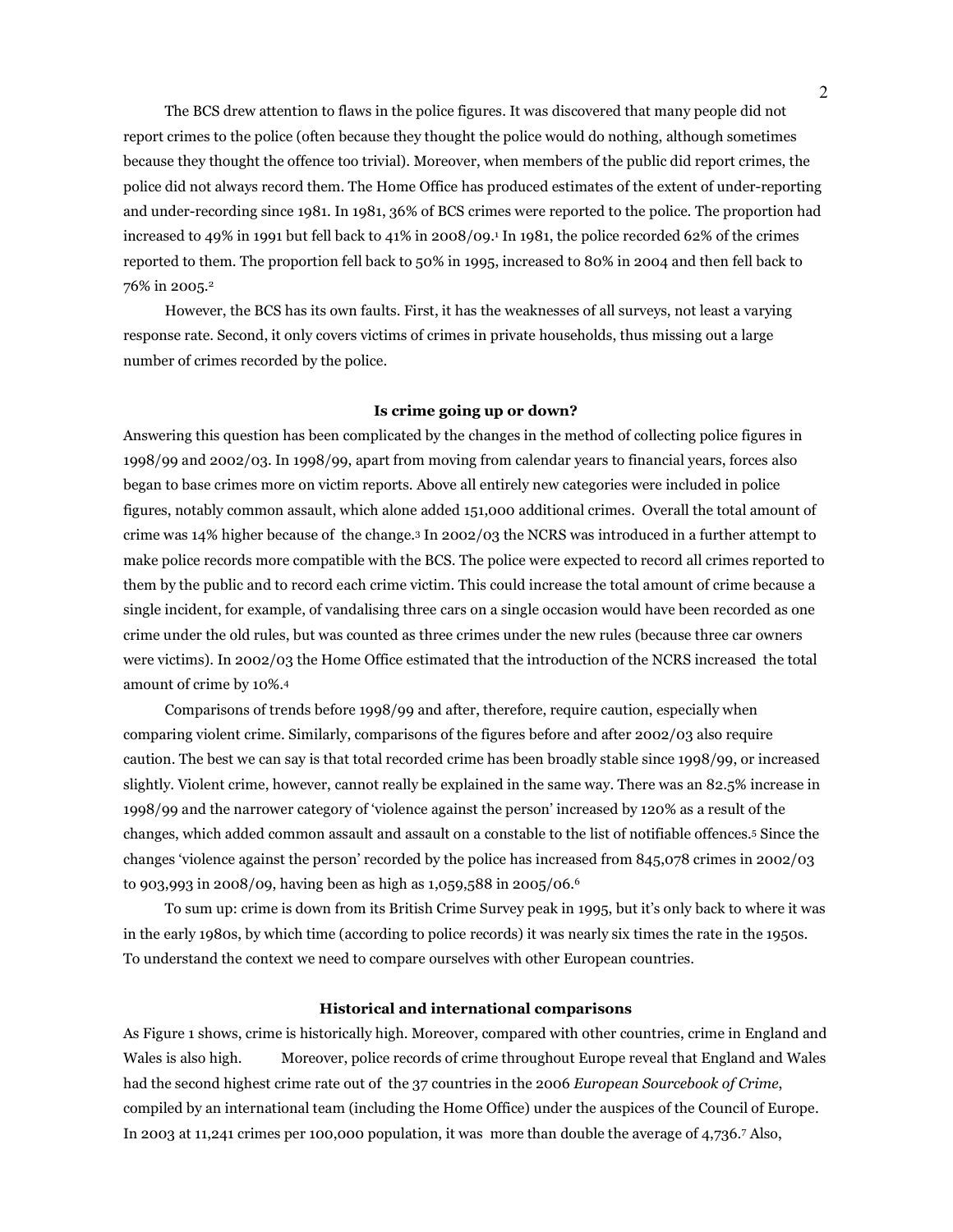according to the 2006 *European Sourcebook of Crime*, there were 4,221 offenders per 100,000 population in England and Wales in 2003, again more than double the European.8 An update was due in 2009 but has been delayed until 2010.

#### **Why has crime fallen since the 1990s?**

According to the BCS, crime is back to where it was in the early 1980s. Police records suggest that crime peaked in 1992 and that, after deducting increases due to changes in the counting rules, it is back to where it was in about 1990. However, the peak in the 1990s was the result of a surge in criminal activity because of some exceptionally counter-productive measures taken in the 1980s and early 1990s. The 1984 Police and Criminal Evidence Act weakened the police, and the introduction of the Crown Prosecution Service in 1986 increased the tendency for cases to be dropped, thus encouraging criminals to believe they could get away with it. The police increased the use of cautions and unrecorded warnings. The deterrent effect of sentencing was reduced for some of the most common crimes, notably car theft in 1988. The 1991 Criminal Justice Act prevented judges from taking previous convictions into account in most cases. Many academics undermined public confidence by continually claiming that crime was not really rising, as the figures suggested, rather there was a moral panic. The handling of young offenders was weakened by the assumption that, if they were labelled bad they would become criminals, and so crime must be treated as a welfare problem not a police matter. The prison population was deliberately reduced, thus diminishing both the incapacitation and deterrent effects of jail. The surge in crime in the late 1980s and early 1990s is captured by both the police records and the BCS as Figures 1 and 2 in Appendix 1 show.

 One cause of the fall has been the increased use of prison since 1993, when the prison population was 45,600. By 1997 the Conservatives had increased it to 62,000. In February 2010 the population had increased to over 83,600. A Home Office survey in 2000 had found that the average prisoner admitted committing 140 crimes in the year before capture. If so, the incarceration of an additional 20,000 offenders since 1997 would have saved over 2.8m crimes. In reality, those incarcerated are likely to commit an above average number of offences and so this figure will be an under-estimate.

 Other factors have also been at work. The biggest falls have been in burglary and car theft, in part because improved security devices have made it harder to steal cars and to break into houses. Moreover, the economics of burglary have altered. In the 1990s a burglar typically stole the TV, the video and hi-fi equipment, but the second-hand value of these items has fallen significantly. Some of the reduction in breakins will be the result of this change.

## **The effectiveness of public policies**

Increased use of prison has helped to reduce crime but the Government has been enthusiastic about alternatives to prison, which it claims reduce offending. How effective have three of its leading programmes been?

 Offending behaviour programmes (such as thinking skills and anger management courses), costing at least £2,000 each, have been found not to reduce crime, despite costing a total of £25 million in 2006/07.9 Home Office studies, however, have found that reconviction rates did not fall.<sup>10</sup>

 The Intensive Supervision and Surveillance Programme (ISSP) cost at least £45m between 2001 and 2004. A press release in 2004 headed, 'New report shows positive start for bold and imaginative scheme to reform the worst young offenders' admitted that 85% of participants were reconvicted within 12 months of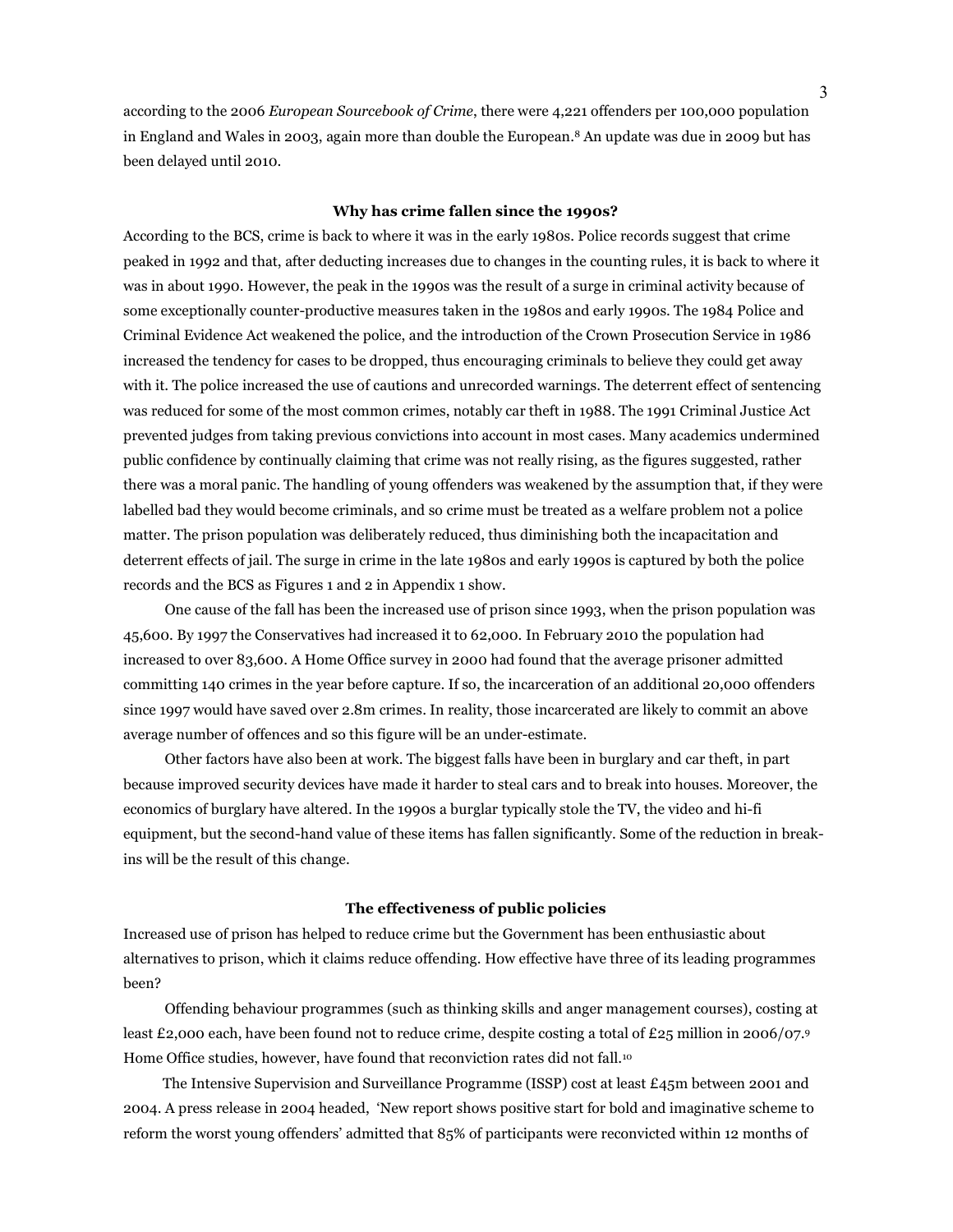the start of the programme.11 Over half of offenders (53%) did not even complete the six-month programme. In October 2005 the final report was published and found that 91% of offenders who had taken part in ISSP were reconvicted within the two-year follow up.12 The failure of the scheme has been confirmed by an independent study carried out by a team from the University of Portsmouth, which included former senior Home Office official Chris Lewis. It found that more than 90% of participants committed further crimes after their period of supervision and surveillance had ended. Moreover, the authors concluded that ISSP had not ensured adequate surveillance to ensure public protection; not been rigorously enforced; not had a positive effect on offenders' attitudes; not provided supervision appropriate to offenders' ages; not improved offenders' life chances; not provided strong boundaries; not brought structure into young offenders' lives; and not separated offenders from damaging environments or peers.13 Between 2005 and 2007 ISSP cost £32m.

 In other words, ISSP was more costly than other community sentences and was less effective. Similar schemes had been tried out in America and rigorously evaluated. They did not reduce offending, but the British Government disregarded this evidence.

 Drug treatment in the community looked promising at one stage and millions have also been put into Drug Treatment and Testing Orders. However, they too have not worked. About 70% of offenders did not even complete their order and 80% were reconvicted of a crime within two years.<sup>14</sup>

#### **PSA Targets**

The Government has placed great emphasis on its Public Service Agreement (PSA) targets. According to the Spending Review 2004, they are now supported by 'rigorous performance information'. However, progress was disappointing.

 By 2007 the Government had failed to reach its PSA1 target to reduce crime by 15% overall, delivering only a 9% reduction with the BCS recording 11,287,000 crimes.15 The target was changed as part of the 2007 Comprehensive Spending Review.

 The baseline for robbery was police-recorded offences in 1999/2000: 68,782 crimes in the ten street crime initiative areas. The target was a reduction in those areas of 14% to 59,153 crimes. The *Autumn Performance Report 2004* showed that there were 76,776 robberies, an *increase* of 12% and still 30% adrift of the target. In addition, there was evidence of a displacement effect from the ten street crime areas. Robberies increased 12% in those areas, but rose 20% in the whole country.16 The total number of robberies in England and Wales has increased since 1997. In that year there were 63,072 robberies. There followed an increase to 121,359 in 2001/02, which triggered the street crime initiative. In 2008/09 there were 80,104 robberies, still well above the 1997 figure.<sup>17</sup>

 The original intention of the Home Office was to narrow the >justice gap= by increasing the number of offenders brought to justice to 1.2 million by 2005-06. The target was reduced in the 2004 spending review to 1.15 million by 2005/06. However, in July 2004 the target for 20007/08 was increased to 1.25 million offenders. The *Autumn Performance Report* (December 2004) showed that 1.084m offenders were brought to justice by June 2004, still 20,000 below the starting point.18 For the year ending September 2009 some 1.32m offences were brought to justice.19 During the 2007 Comprehensive Spending Review new targets were adopted for the three years from 2008/09.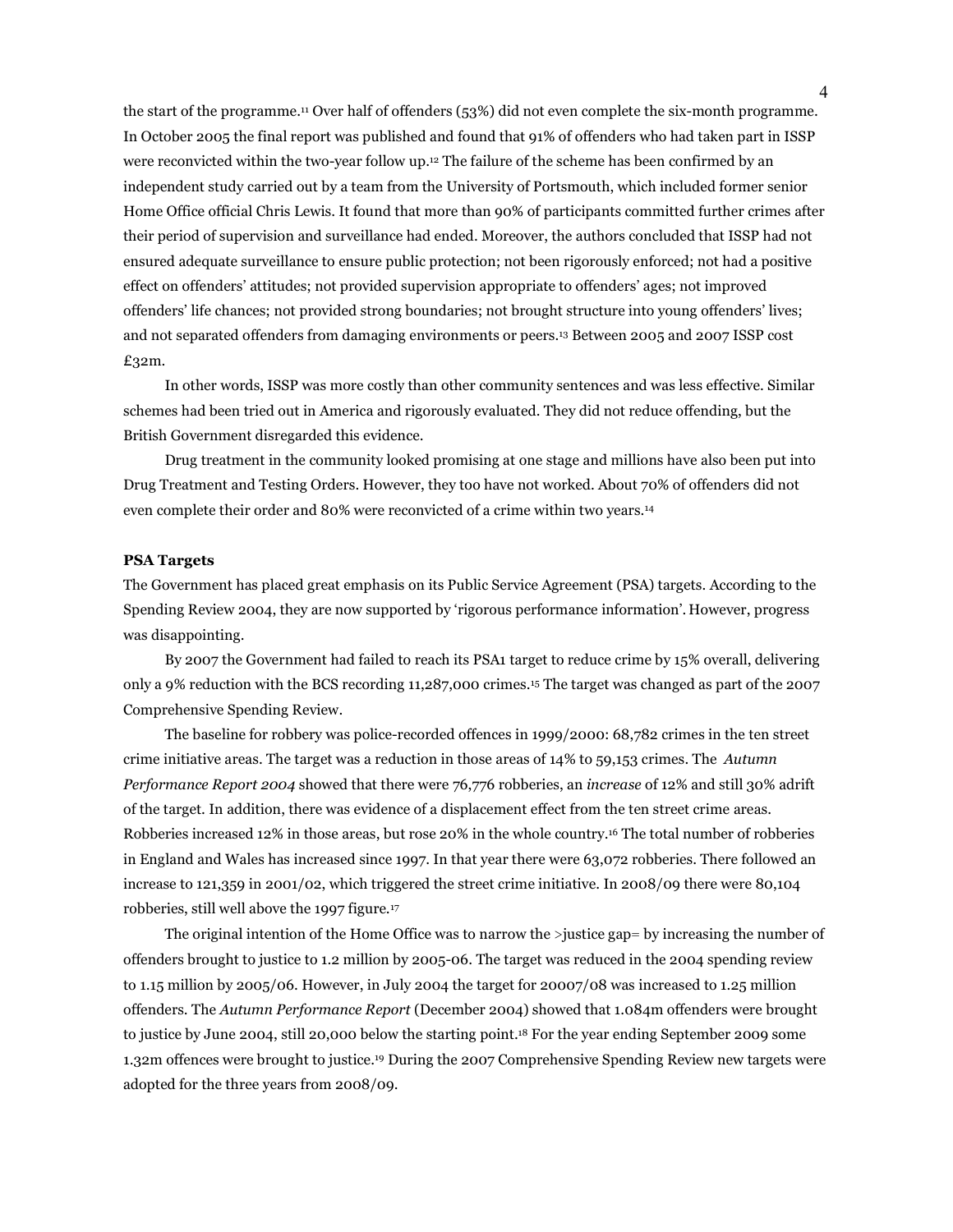## **An Alternative Crime-Reduction Strategy**

Is there an alternative to the Government's policies? Based on the recommendations of *Crime and Civil Society*, the result of an 18-month study, a new strategy should be conducted on four main fronts:

- social investment (both public and private) in institutions that encourage a law-abiding lifestyle, especially the family;
- reducing the net benefits of crime by increasing the risk of detection and punishment;
- personalised programmes to reduce reoffending by convicted criminals;
- reducing the net advantages of crime through >situational= change (including CCTV).

## **Social Investment**

We need to increase social investment in early socialisation and combating disorder in schools. Most people do not commit crimes because they have been brought up to share the community=s standards. No crime policy will be able to alter beliefs and attitudes if the institutions for encouraging social cohesionCespecially the family, schools and churchesCare in a weakened state. Home Office studies have found a link between family breakdown and crime, but the Government has done nothing to strengthen the family based on marriage.

### **Reduce the Net Advantages of Crime**

- Increase police numbers and switch police effort to primary prevention (broken windows policing as discussed in *Cultures and Crimes*). In England and Wales in 2003 we had 264 police officers for every 100,000 population.20 The French had 387 police officers for every 100,000 population, 47% more. But they had a much lower crime rate, 6,605 crimes for every 100,000 population, 59% lower than ours.
- Increase prison capacity. On the Government's own admission, there are about 100,000 offenders who commit half of all crime. It thinks that only 15-20,000 are in jail at any one time. Instead of a crash programme to lock up the other 80,000, its recent national action plan announced a puny effort to focus on only 5,000 ultra-serious offenders. The Home Office's own projections suggest that over 87,000 prison places will be needed by 2011, but provision is not being made. Instead, the Government is letting prisoners out early under Home Detention Curfew and it has a policy of not allowing the prison population to exceed 80,000, despite strong criticism by the House of Commons Home Affairs Committee (January 2005).
- Do not put any more public funds into intensive supervision programmes as an alternative to prison.
- Reform parole so that the release date depends on demonstrated good behaviour. At present release at the half-way stage is automatic for prisoners serving under four years, and can be even earlier under Home Detention Curfew. under which there were 2,470 offenders in March 2008.21 A 12 month End of Custody Licence (ECL) scheme was introduced in June 2007, allowing non-violent offenders to be released up to 18 days early<sup>22</sup> so that only the most serious offenders go through the parole process. In December 2009 there were 2,287 releases on ECL.23 The normal rule should be that the whole sentence is served unless offenders earn up to one-third off for good behaviour, subject to their agreement to be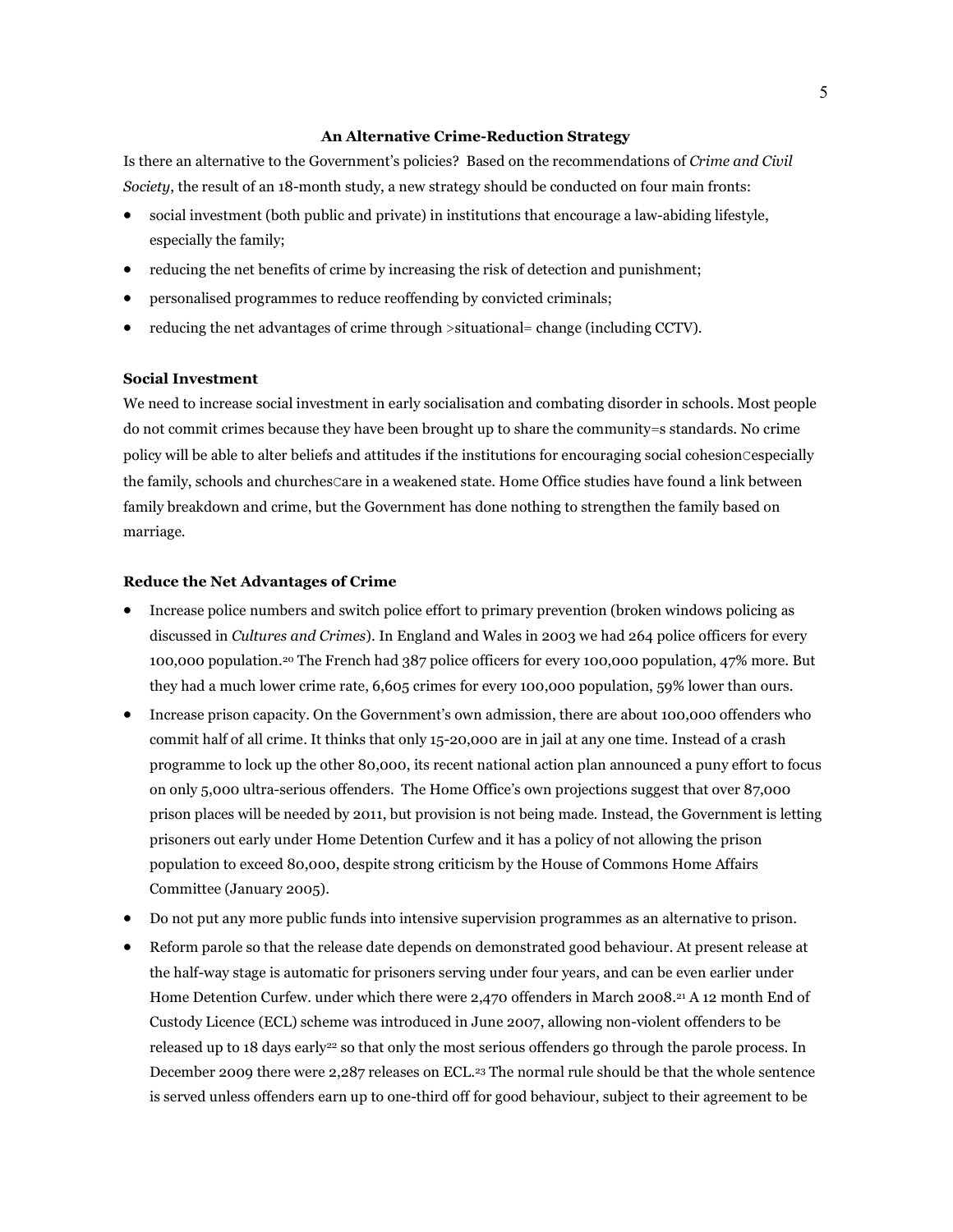supervised in the community for the remainder of the original sentence, plus at least six months afterwards.

#### **Crime Reduction Through Rehabilitation**

- Scrap Offending Behaviour Programmes based on cognitive-behavioural therapy and transfer the money to basic and vocational education. There is good evidence that vocational and work-related skills are beneficial and a significant increase in investment would be justified.
- Extend the use of prison-based therapeutic communities for drug users combined with intensive aftercare.
- Improve prison régimes by assessing prisoners immediately on arrival and treat their stay in jail as a preparation for release. Get them off alcohol and drugs (a problem affecting the majority) and impose mandatory drug testing for all prisoners on admission to jail. One Home Office Study found that 75% of prisoners interviewed had taken drugs whilst in prison, most commonly heroin (53%) and cannabis (55%).24 Random mandatory drug tests of prisoners are carried out daily across the prison estate, but the Prison Service annual report concluded in 2002/03 that testing had not led to a significant overall reduction in drug use.25 During the course of visits by the Home Affairs Committee in 2004, prisoners complained about the widespread availability of drugs and the consequent impact on morale for those trying to get off drugs.<sup>26</sup>
- Provide educational and vocational skills for all prisoners. There is already a large educational programme but it only touches the surface. The fundamental aim of custody for under-18s is to ensure that they keep up their education, with half the time in custody and half in the community. The National Audit Office found in January 2004 that only 6% of Youth Offending Teams were providing young offenders with the opportunity to continue the education they had started while in custody.
- Increase the supervision of prisoners on release from jail.
- We should introduce a graduated approach to juvenile offending. A >welfare= approach should be attempted initially. However, if offences continue to be committed, the level of intervention by the authorities should escalate. The more recalcitrant the offender, the more determined the response should be. Our system fails to react with sufficient resilience when dealing with persistent offenders. After providing every opportunity to change, an effective system must be willing to punish individuals who continue to commit crimes. We suggest that once offenders have been convicted three times for an indictable offence, there is such overwhelming evidence that they are likely to spend the next several years committing offences that they should be sent to secure institutions for a significant period which could be varied as under the former Borstal sentence. The detention and training order, the main custodial sentence that is applied after three convictions (fewer for serious offences) should be a minimum of 12 months and a maximum of four years, followed by intensive supervision for 12 months or more after release. Release after 12 months should depend on a prolonged period of demonstrated good behaviour.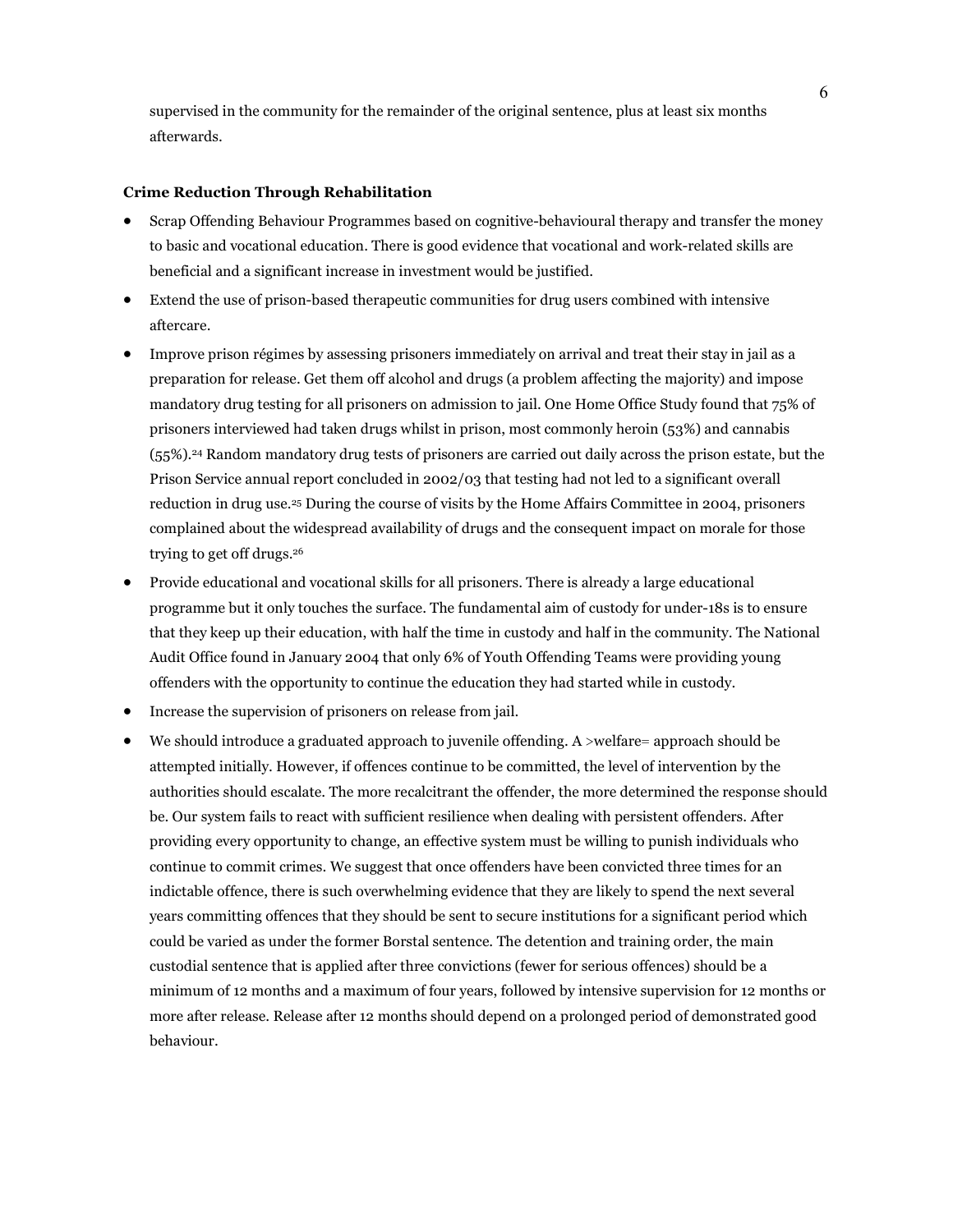# **Appendix**



Source: Crime in England and Wales 2008/09. Home Office. Note: Figures for 2002/03 onwards affected by the NCRS.



Source: Crime in England and Wales 2008/09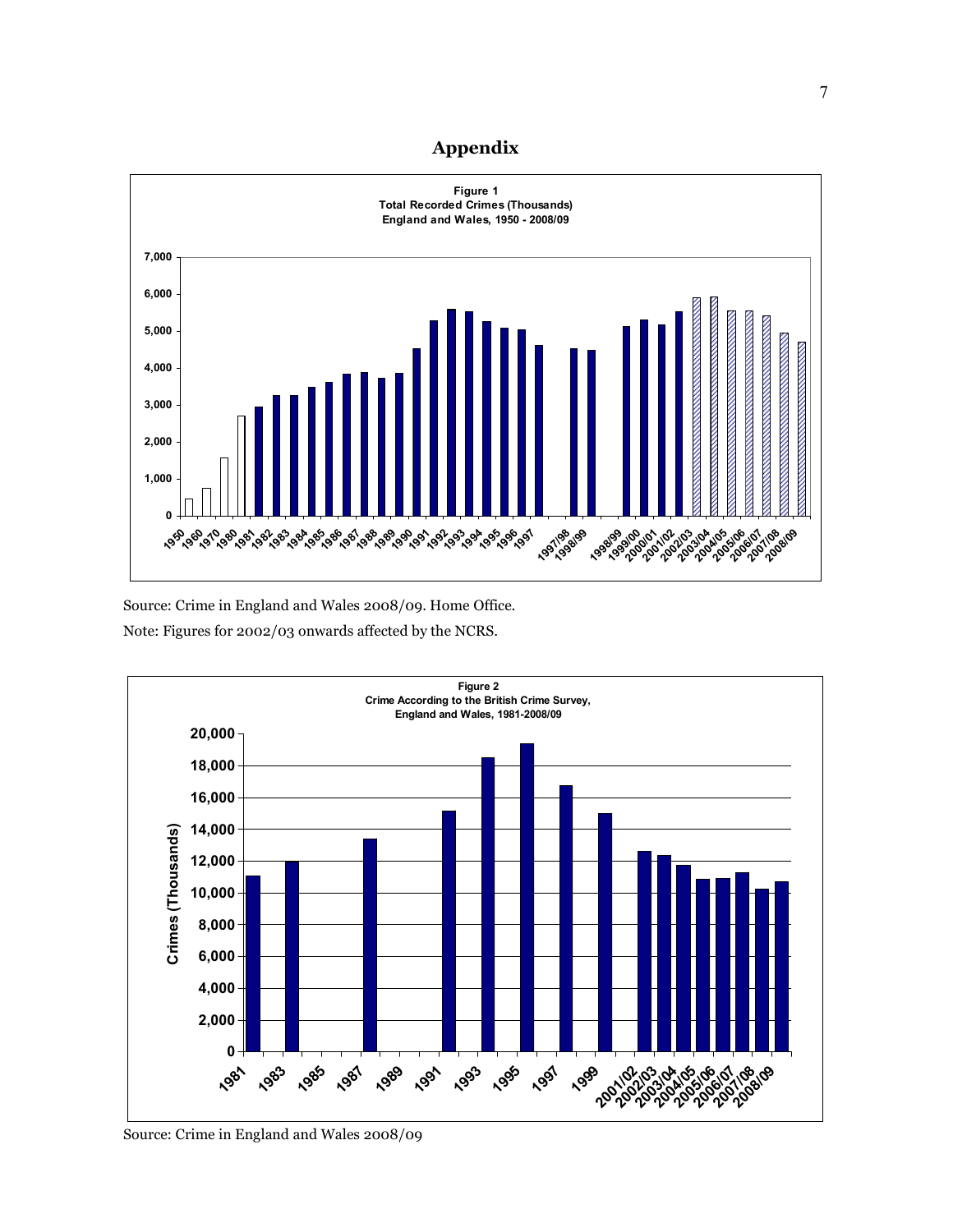

**All BCS Crime and the Prison Population, England and Wales 1981 - 2008/09**

Source: Crime figures from British Crime Survey. Prison population for 1981 – 2004 based on annual averages published in Social Trends 36, Figure 9.21; figures for 2005 – 2009 HM Prison Service Monthly Population Bulletin (November of each year).